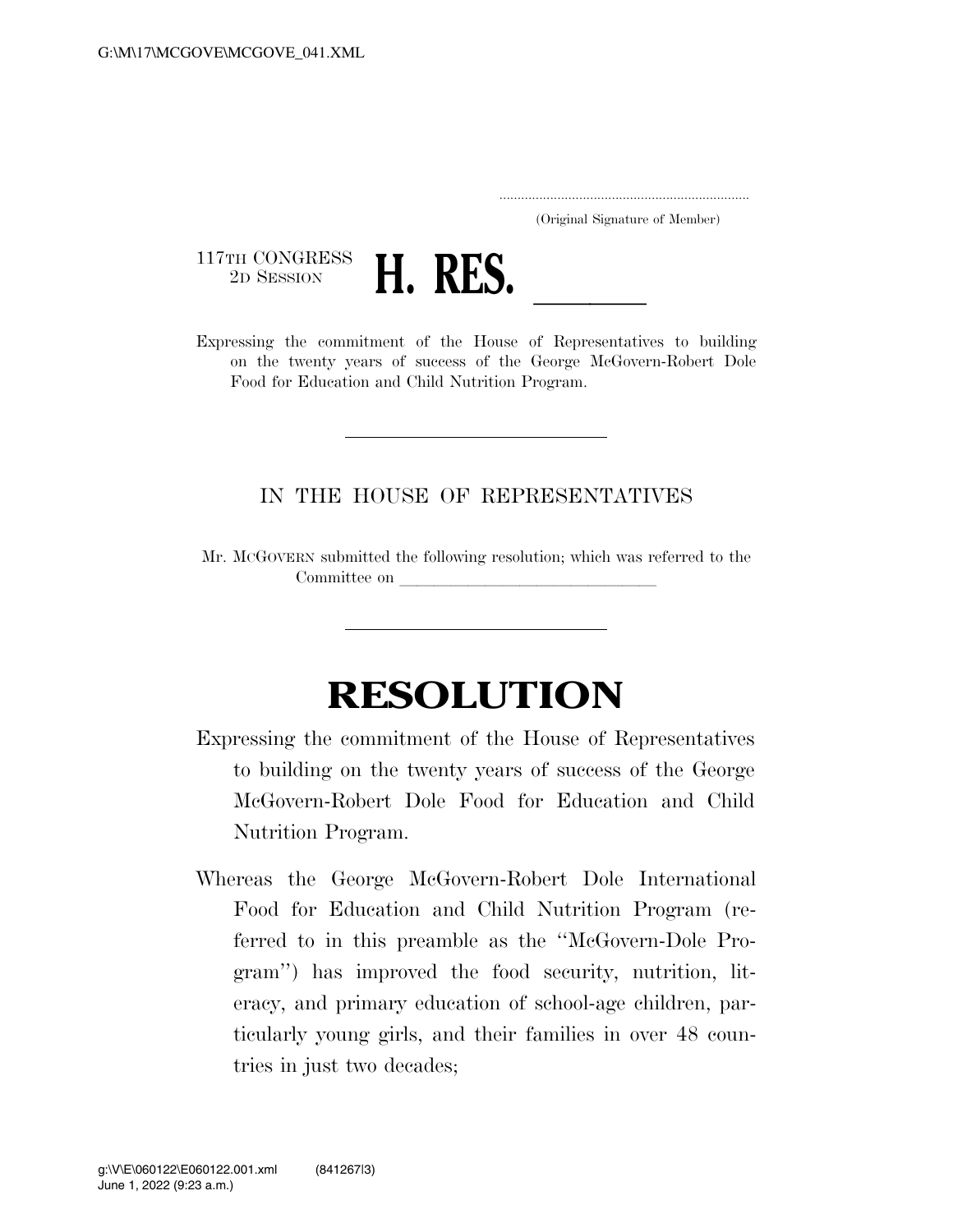- Whereas the McGovern-Dole Program was established by section 3107 of the Farm Security and Rural Investment Act of 2002 (7 U.S.C. 1736o–1) to procure agricultural commodities and provide financial and technical assistance to carry out preschool and school food for education programs in foreign countries and maternal, infant, and child nutrition programs for pregnant women, nursing mothers, infants, and children who are 5 years of age or younger;
- Whereas the McGovern-Dole Program has provided over 5.5 billion school meals benefitting over 31 million school-age children and their communities;
- Whereas the McGovern-Dole Program has been successfully administered by the Foreign Agricultural Service of the Department of Agriculture;
- Whereas the McGovern-Dole Program is a key program of the Department of Agriculture aligned with the governmentwide Global Food Security Strategy;
- Whereas in fiscal year 2021 alone, McGovern-Dole Program projects have directly benefitted more than 4.5 million children and community members through the distribution of United States-produced commodities that provide daily nutritious and high-quality meals and mitigate food insecurity;
- Whereas the McGovern-Dole Program partners with American farmers, who provide 46,770 metric tons (''MT'') of food commodities in support of fiscal year 2021 McGovern-Dole Program grants in Central America, Africa, and Asia;
- Whereas the McGovern-Dole Program complements United States agricultural commodities with food grown and pur-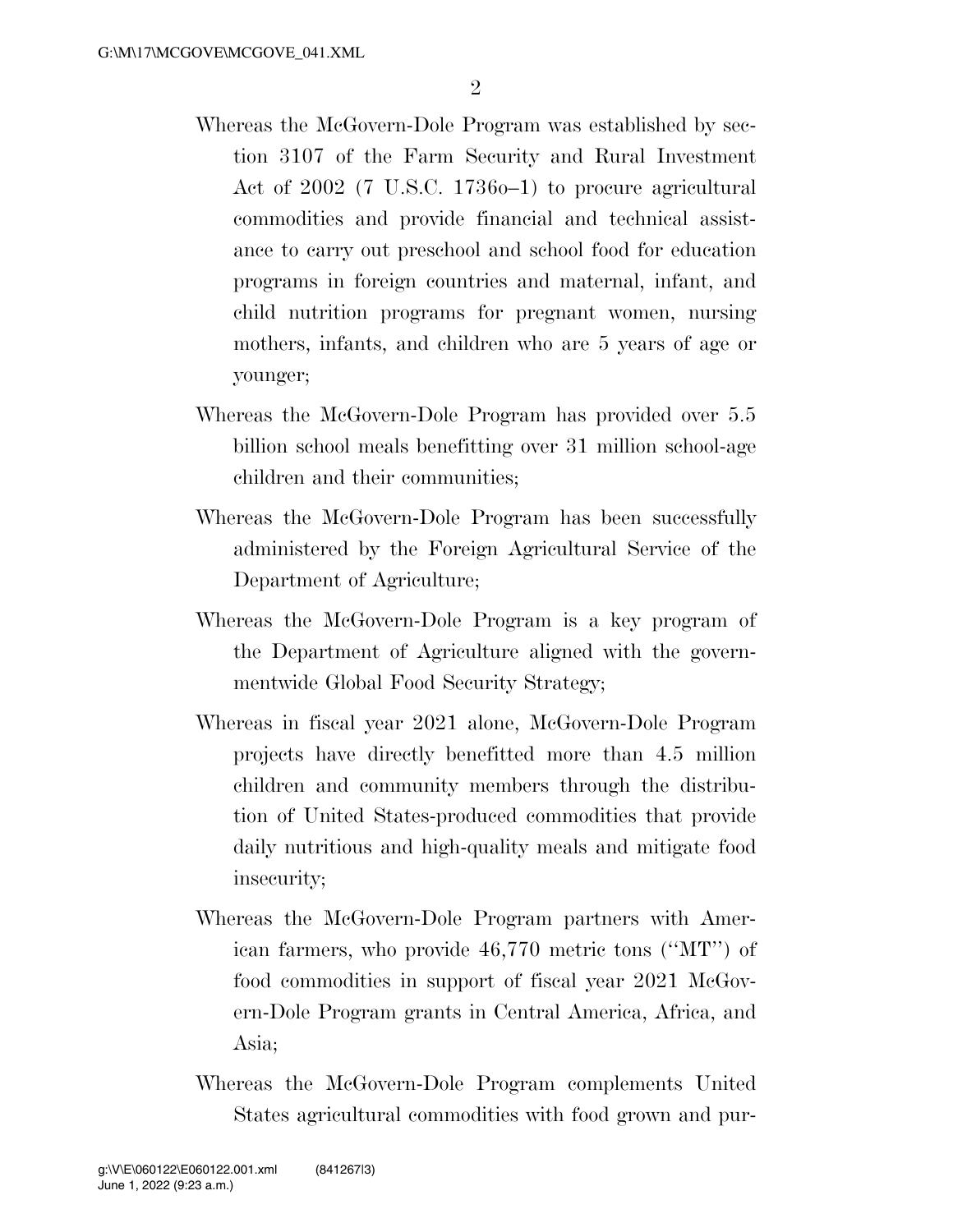chased locally to support farmers and markets within their own communities and to build the capacity of local governments and communities to continue and sustain the benefits of the McGovern-Dole Program into the future;

- Whereas during the COVID–19 pandemic when school closures were commonplace, the McGovern-Dole Program effectively shifted from providing meals in schools to providing take-home rations and distributed approximately 23,000 MT of commodities donated by the United States and 550 MT of locally procured commodities to more than 1,700,000 McGovern-Dole Program participants and their families across 26 active projects, ensuring that children continued to receive daily meals and learn while at home;
- Whereas the McGovern-Dole Program recognizes the value of educating young girls and contributes to overcoming the barriers they encounter in accessing a high-quality education by promoting equality and the reduction of genderbased violence;
- Whereas school meals provide an incentive for families to send girls to school and help girls to stay in school, effectively preventing early marriage and delaying first pregnancy, which can trap young women in poverty and limit their future potential;
- Whereas the McGovern-Dole Program strengthens local community health and education through the formation of parent-teacher associations, teacher training, and improving the infrastructure of schools, classrooms, commodity storerooms, latrines, and water sources; and